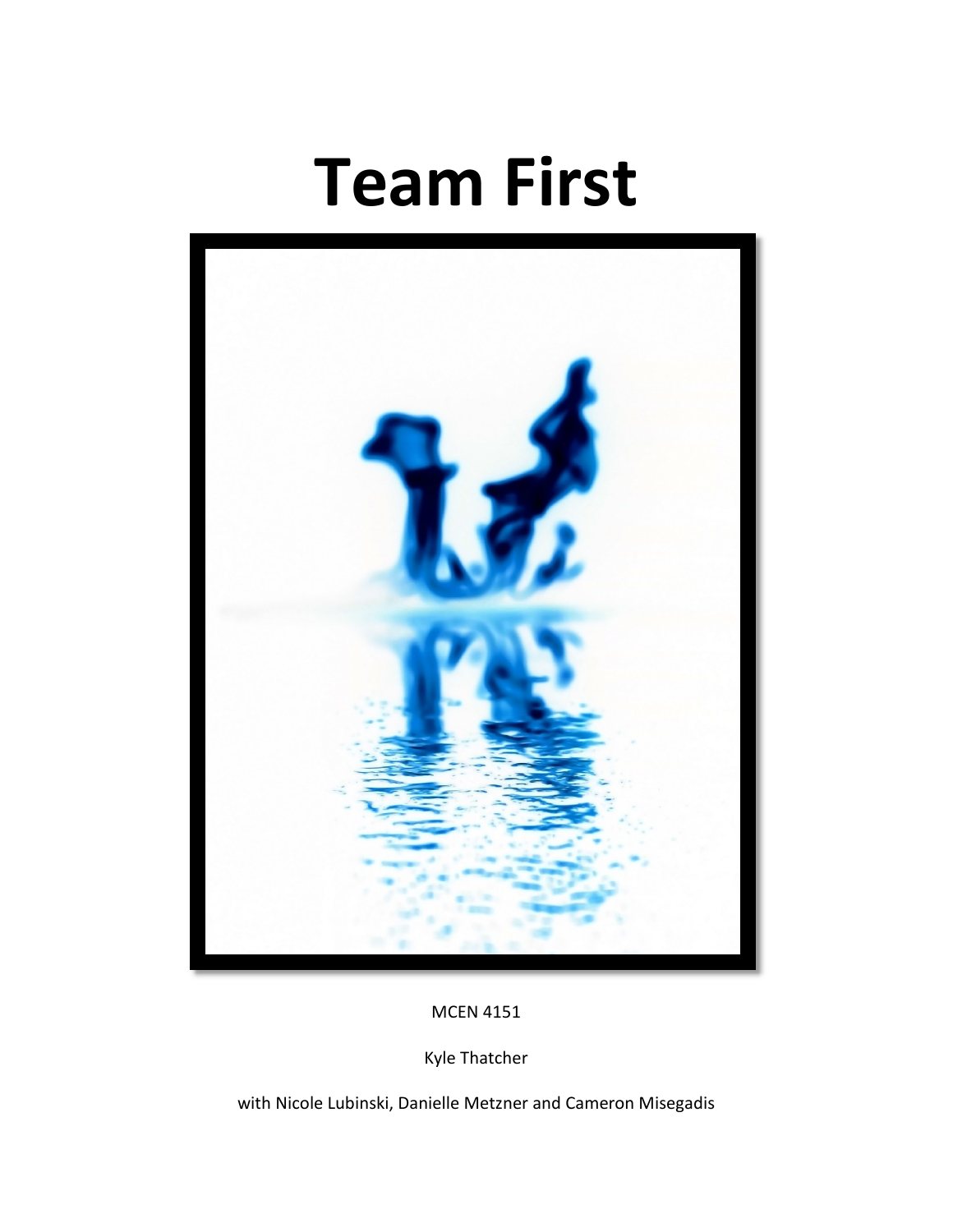The image described in this report was the first team assignment in the University of Colorado's Flow Visualization class. The purpose of the team projects are to allow you to develop a more challenging experimental setup from which to capture fluid flow phenomenon. The phenomenon intended to be captured in this image was that of combustion of various salts resulting in different colored flames. Many attempts were made to capture these colored flames, however, the images never quite turned out as they were supposed to.

To create this image, isopropyl alcohol was used as the accelerant. The combustion of isopropyl alcohol results in only the emission of carbon dioxide and water as seen in equation 1. It was due to this "clean" burning effect that the group chose to use isopropyl alcohol.  $1$ 

$$
2 C_3 H_7OH + 9 O_2 \rightarrow 6 CO_2 + 8 H_2 O
$$

Equation 1

The isopropyl alcohol was spread on a large concrete slab and ignited with a cigarette lighter. Water was then poured around the isopropyl alcohol for two reasons: a) the water acted like a mirror for the flame to reflect upon creating an image with depth to it and, b) to further protect the surrounding from the flame a second line of defense. The salts came in 25  $q$  packets labeled "Mystical Fire" and contained a mixture of Cupric Sulfate (CAS # 7758-98-7), Cupric Chloride (CAS # 7447-39-4, and Polyvinyl Chloride (CAS # 9002-86-2) that are intended to be put in a fire, such as one would make camping, and cause the fire to burn different colors. The salts where then sprinkled over the burning isopropyl alcohol thus creating a colored flame.

Combustion flames are the visible, gaseous part of a fire. When a fuel burns, the high heat vaporizes small particles of the fuel which mix with oxygen in the air thus perpetuating the combustion cycle. The visible portion of a flame is actually the incandescence of fine soot that is produced during combustion.[2](#page-1-1) The bouncy effects of hot, less dense gases rising and being replaced by cool, denser gases, are the driving cause of flow of a combustion flame. Combustion flames, however, have never before been studied quantitatively until the present day. Thus there are no reliable models for predicting their behavior.

To clearly visualize the beautiful dancing of the flames being produced by the isopropyl alcohol, we decided to conduct our experiment at night. As stated earlier, water was also poured on the ground to reflect the incandescent light being emitted by the flames. The camera was placed only inches above the ground in order to take full advantage of the reflected light. Although the salts added to the flame did change the color of the flame, it was very irregular and thus I decided to take images of only the naturally burning isopropyl alcohol.

<span id="page-1-1"></span><span id="page-1-0"></span> <sup>1</sup> McMurry, John, Robert C. Fay, and Logan McCarty. Chemistry. Upper Saddle River, NJ: Pearson Education, 2004. Print.

<sup>&</sup>lt;sup>2</sup> http://science.howstuffworks.com/environmental/earth/geophysics/fire1.htm